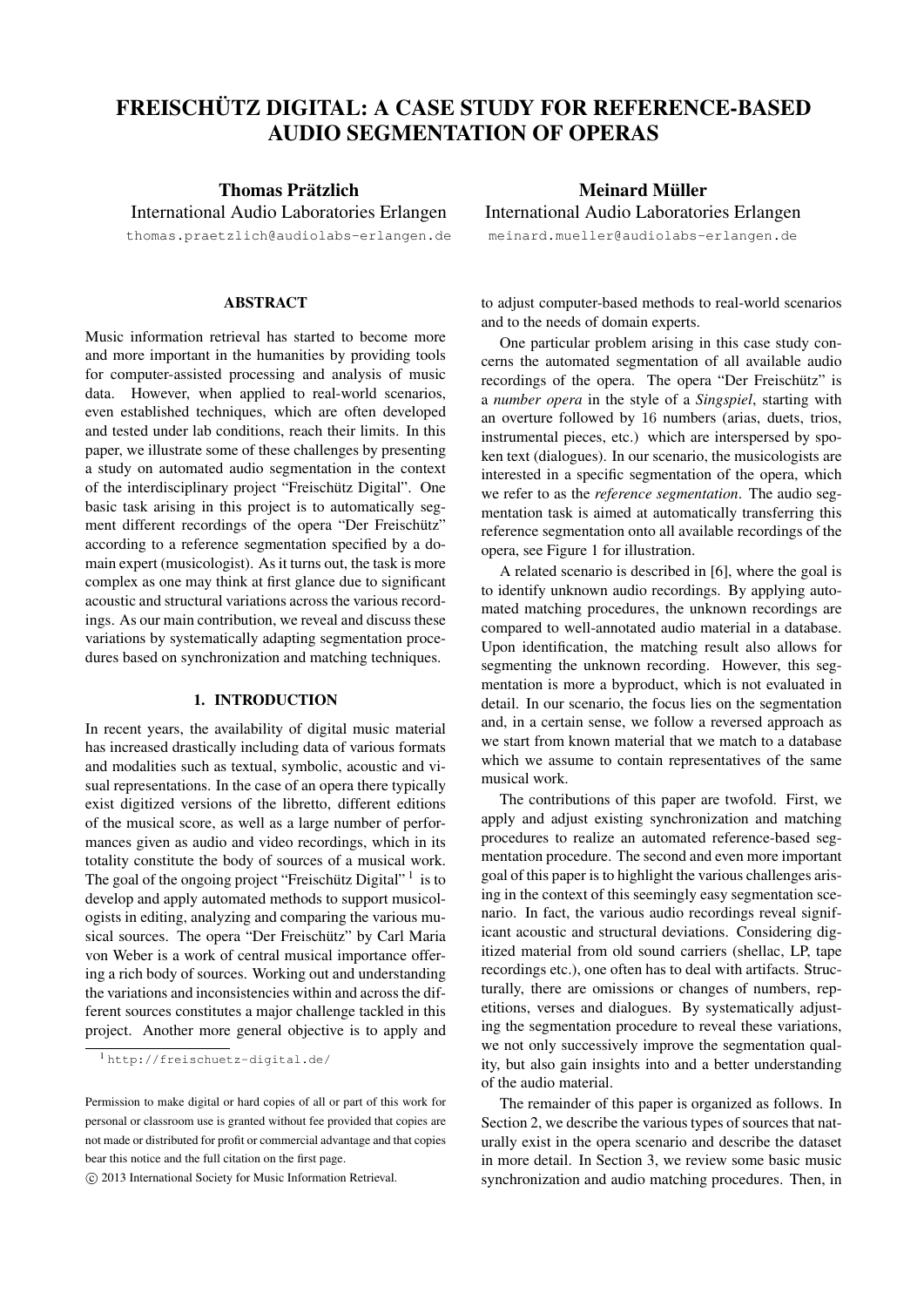

Figure 1. Segmentation result for 23 different audio recordings of "Der Freischütz" according to a reference segmentation specified by musicologists. The reference segmentation includes 38 musical sections (Overture: yellow, Act I: green, Act II: red, Act III: blue) as well as 16 spoken dialogue sections (gray).

Section 4, we introduce various segmentation procedures and present a musically informed evaluation of the various results. In Section 5, we conclude the paper and give an outlook to future work. Related work is discussed in the respective sections.

#### 2. MUSICAL BACKGROUND

Music in itself is complex and manifested in many different formats and modalities [5, 9]. For example, for "Der Freischütz" by Carl-Maria von Weber, there are *textual* representations in form of the libretto (text of the opera), *symbolic* representations (musical score), *acoustic* representations (audio recordings) and *visual* representations (video recordings). In the following, "Der Freischütz" – an important representative of the German romantic opera [11] – serves as a challenging case study. The opera is structured in three acts which are further subdivided into an overture and 16 following numbers interspersed by spoken text passages (dialogues). The numbers cover a wide range of musical material (arias, duets, trios, instrumental pieces, etc.). Some of the melodic and harmonic material of the numbers is already introduced in the overture. Also, some of the numbers contain repetitions of musical parts or verses of songs. In the acoustic domain, these are not always part of the performance, as a the conductor or producer may take the artistic freedom to deviate substantially from what is specified in the musical score. Besides differences in the number of played repetitions, further deviations include omissions of other parts or entire numbers as well as variations in the spoken text and the length of the dialogues. Apart from such structural deviations, audio recordings of the opera usually differ in overall length, sound quality, language and many other aspects. For example, our dataset includes historic recordings that are often prone to noise, artifacts, or tuning problems resulting from the digitization process. Furthermore, the recordings show a high variability in their duration, which can be explained by significant tempo differences and also by omissions of material, see Table 1 and Table 2 for details. Also, there are versions which were adapted into French, Italian and Russian language.

Our raw audio data mostly originates from CD record-



Figure 2. Illustration of the reference-based segmentation procedure.

ings, which were initially segmented in CD tracks, see Table 1. These track segmentations are not consistent, varying between 17 and 41 tracks per recording. In some recordings, each number of the opera was put into a separate track, whereas in others the numbers were divided into music and dialogue tracks, and sometimes the remaining music tracks were even subdivided. In order to compare semantically corresponding parts in different versions of the opera, a consistent segmentation is needed. In the context of the "Freischütz Digital" project, such a segmentation is a fundamental requirement for further analysis and processing steps such as the computation of linking structures across different musical sources, including sheet music and audio material.

In our scenario, a reference segmentation of the musical score into musically meaningful sections was specified by a domain expert (musicologist), who divided the opera into 38 musical segments and 16 dialogue segments. According to this reference segmentation, we manually created an annotation for each of the 23 audio recordings in our database, resulting in over 1000 audio segment, see Figure 1 for an overview. The objective of this paper is to recover this annotation using automated methods and to get a better understanding of the variations and inconsistencies in the audio material.

#### 3. SYNCHRONIZATION AND MATCHING **TECHNIQUES**

As discussed before, the basic task is to segment an unknown audio recording (assuming no pre-segmentation) according to a given reference segmentation. In the following, we assume that this reference segmentation is specified on the basis of a reference audio recording. Then the objective of the segmentation task is to transfer the segmentation from the reference version to the unknown recording. In this section, we introduce some mathematical notions to model our segmentation problem and then review some standard audio synchronization and matching techniques that are applied in the subsequent section.

Let  $X := (x_1, x_2, \ldots, x_N)$  be a suitable feature representation of a given audio recording (the feature type is specified later). Then, a *segment*  $\alpha$  is a subset  $\alpha = [s:t] \subseteq$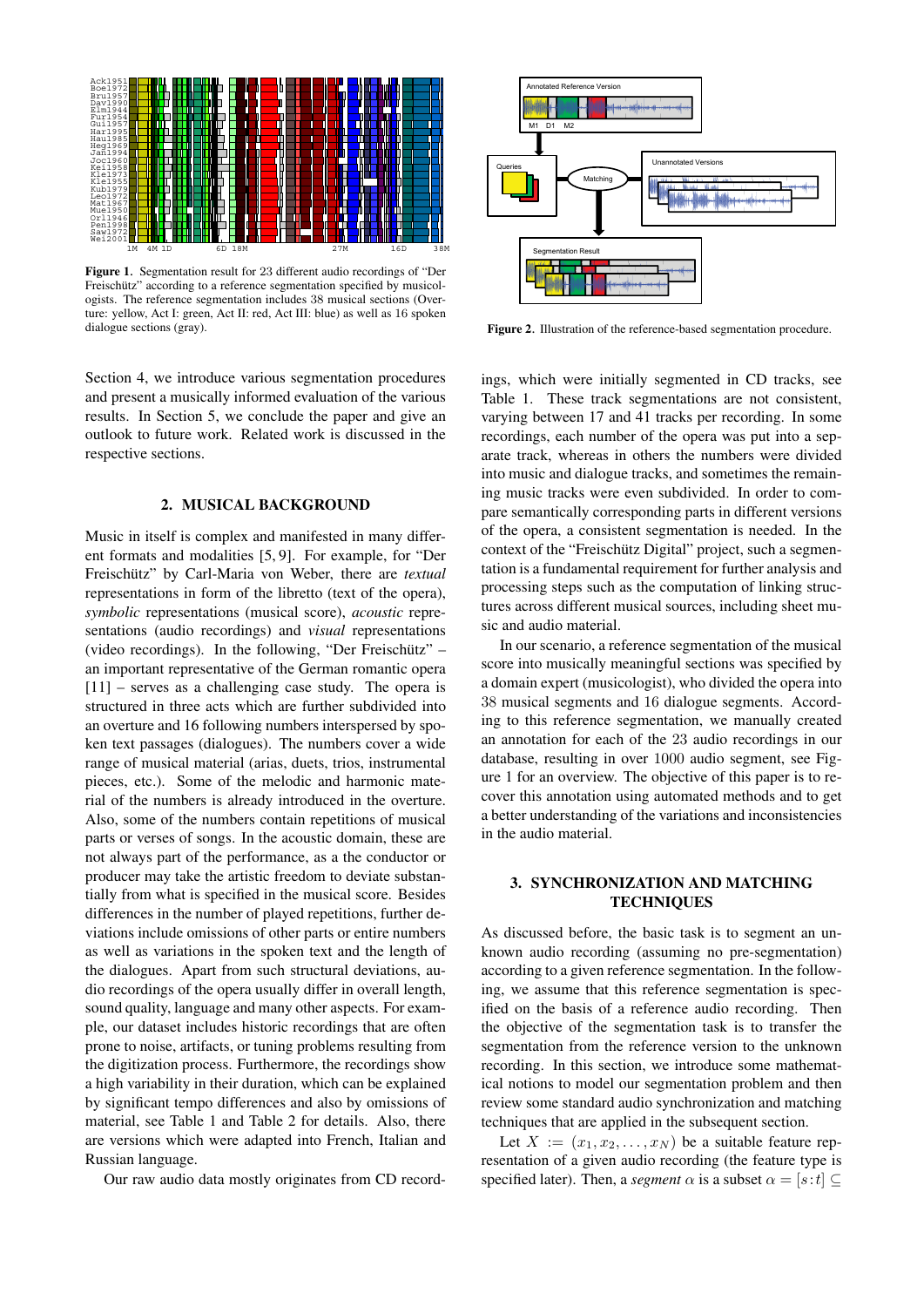$[1:N] := \{1, 2, \ldots, N\}$  with  $s \leq t$ . Let  $|\alpha| := t - s + 1$ denote the length of  $\alpha$ . Furthermore, we define a (partial) *segmentation* of X to be a sequence  $(\alpha_1, \dots, \alpha_I)$  of pairwise disjoint segments, i.e.  $\alpha_i \cap \alpha_j = \emptyset$  for  $i, j \in [1 : I]$ ,  $i \neq j$ . Note that in this definition we do not assume that  $[1 : N]$  is completely covered by the segmentation.

In our scenario we assume that we have a reference sequence X with a reference segmentation  $A =$  $(\alpha_1, \ldots, \alpha_I)$ . Furthermore, let  $Y := (y_1, y_2, \ldots, y_M)$ be a feature representation of an unknown audio recording. In the case that  $X$  and  $Y$  are structurally similar on a global scale, the transfer of the reference segmentation of  $X$  onto  $Y$  can be done by using standard synchronization or alignment techniques [1,3,7]. Here, *music synchronization* denotes a procedure which, for a given position in one representation of a piece of music, determines the corresponding position within another representation. When synchronizing two audio recordings, the first step consists in transforming the recordings into feature representations, typically chroma-based audio features.<sup>2</sup> Based on these feature representations and a suitable cost measure, one applies dynamic time warping (DTW) to compute a cost minimizing warping path which realizes the linking between  $X$  and  $Y$ , see [7, Chapter 4].

This synchronization-based transfer works as long as  $X$  and  $Y$  globally coincide. However, problems arise in the presence of significant structural differences. Furthermore, in case  $X$  and  $Y$  are long (as is the case for complete recordings of entire operas), running time and memory issues arise when performing DTW. Even though (multiscale, forward estimation) acceleration techniques exist [1,10], such techniques are not suited when structural differences occur. As an alternative, one may apply more locally oriented *audio matching* techniques, where the individual segments  $\alpha_i$  of the reference segmentation (used as "queries") are matched to subsegments of the unknown sequence  $Y$  (resulting in "matches" or "hits"), see [4]. In other words, the cost-intensive global DTW alignment is replaced by several smaller local alignments (realized by a subsequence variant of DTW), see also Figure 2 for illustration. Another positive effect is that using local matches allows for a better handling of missing segments and structural differences. On the downside, by querying the reference segments individually, one may loose temporal coherence, while the chance of obtaining local mismatches is increased (in particular for short segments).

In the subsequent section, we systematically apply, modify and combine both techniques – global synchronization and local matching – for performing our segmentation task. Here, besides the actual segmentation, our main goal is to obtain a better understanding of various kinds of variations and inconsistencies in the audio material.

#### 4. AUDIO SEGMENTATION

In this section, after introducing our evaluation measure to assess the accuracy of segmentation results (Section 4.1), we discuss various strategies to tackle the segmentation task based on global synchronization (Section 4.2) and local matching procedures (Section  $4.3 - 4.6$ ). Furthermore, we discuss the benefits and limitations of the respective procedures while revealing the musical and acoustic variations and inconsistencies in the audio material.

#### 4.1 Evaluation Measure

First of all, we need a measure that allows us to compare two given segments  $\alpha$  and  $\beta$ . To this end, we define the *relative overlap measure* between  $\alpha$  and  $\beta$  to be the value

$$
\mu(\alpha,\beta) := \frac{|\alpha \cap \beta|}{|\alpha \cup \beta|} \in [0,1],
$$

which indicates the ratio of the absolute overlap and the length of the union segment. Note that  $\mu(\alpha, \beta) = 1$  if and only if  $\alpha = \beta$ , and  $\mu(\alpha, \beta) = 0$  if  $\alpha \cap \beta = \emptyset$ .

As before, let us assume that the reference version is represented by the sequence  $X := (x_1, x_2, \dots, x_N)$  and the *reference segmentation* by  $A := (\alpha_1, \dots, \alpha_I)$ . Furthermore, let  $Y := (y_1, y_2, \dots, y_M)$  be the unknown version to be segmented. For the purpose of evaluation, we assume that there is also a *ground truth segmentation*  $\mathcal{B} := (\beta_1, \ldots, \beta_I)$  for Y, where each  $\beta_i$  musically corresponds to the  $\alpha_i$ . The goal is to automatically derive the segmentation of  $Y$ . Let P denote such a segmentation procedure, which automatically transfers each reference segment  $\alpha_i$  to a computed segment  $\mathrm{P}(\alpha_i) \subseteq [1:M].$ Then, the relative overlap measure  $\mu(\beta_i, P(\alpha_i))$  indicates the segmentation quality of the procedure P.

Because of the mentioned structural variations, the version Y does not necessarily contain a segment that musically corresponds to a reference segment  $\alpha_i$ . In this case, the ground truth segment is set to  $\beta_i = \emptyset$ . Furthermore, the procedure P does not have to output a computed segment, which is modeled by setting  $P(\alpha_i) = \emptyset$ . In the case that both the segment  $P(\alpha_i)$  and  $\beta_i$  are empty, we define  $\mu(\beta_i, P(\alpha_i)) = 1$  (a non-existing segment has been identified as such). Note that if only one of the segments is empty,  $\mu(\beta_i, P(\alpha_i)) = 0$ .

#### 4.2 Global Approach (S1, S2)

In the following matching procedures and evaluation, we only consider the musical sections (indicated by the non-gray segments in Figure 1) while leaving the dialogue sections (the gray segments in Figure 1) unconsidered. Exemplarily, we use a reference segmentation  $A = (\alpha_1, \alpha_2, \dots, \alpha_{38})$  based on the recording conducted by Carlos Kleiber in 1973 (Kle1973), which is a performance that closely follows the musical score. Quantitative results for all procedures to be discussed are presented in Table 1 (relative overlap averaged over versions) and Table 2 (relative overlap averaged over segments).

In the two procedures S1 and S2, we apply a global synchronization approach. For S1, we employ DTW using the step size condition  $\Sigma_1 = \{(1, 1), (1, 2), (2, 1)\},\$ see [7, Chapter 4]. This strategy is usually very robust as long as there are no significant deviations in structure

<sup>&</sup>lt;sup>2</sup> In our experiments, we use chroma-based CENS features of 2 Hz resolution as supplied by the chroma toolbox [8].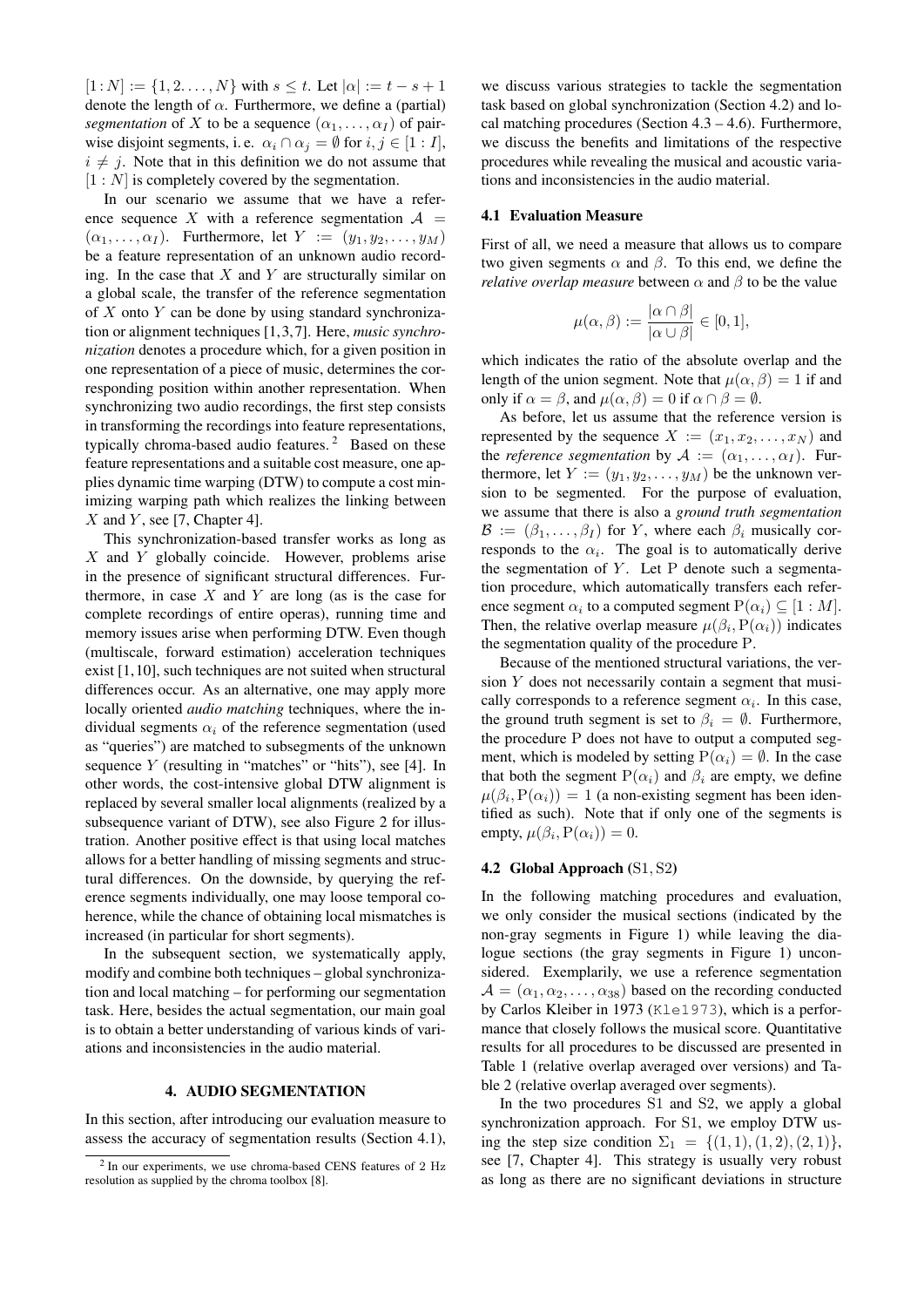and tempo between the two versions compared. However, the procedure S1 is not able to compensate well for structural variations leading to an average relative overlap of 0.852, see Table 1 When using the step size condition  $\Sigma_2 = \{(1, 1), (1, 0), (0, 1)\}\$  (calling this procedure S2), performance improves significantly, yielding the average relative overlap of 0.930, see Table 1. For example, in the version Saw1972, the dialogues are comparatively short, see also the gray rectangles in Figure 1. Such a situation causes S1 to fail, resulting in an overlap of 0.615 compared to 0.896 for S2, see Table 1. For both procedures, the alignment accuracy for  $\alpha_{38}$  is very low with 0.714 (S1) and 0.724 (S2), see Table 2. This is due to audio material not belonging to the actual opera that is appended at the end (CD bonus tracks) in some versions. In this case, the global synchronization procedures do not allow to skip the final tracks. Despite the promising results of S2, this approach has several limitations. First, it is inefficient considering runtime and memory requirements, especially when increasing the feature resolution, see also Section 3. Secondly, it is not well suited to accommodate for structural changes in a controlled manner. And thirdly, the procedure does not give deeper insights into the musical and acoustic properties of the underlying audio material.

Our goal in the following sections is to develop a more flexible segmentation strategy that achieves a quality comparable to S2 while yielding better insight into the versions' properties.

#### 4.3 Local Approach (M1)

The remaining approaches discussed below rely on a local matching procedure based on a subsequence variant of DTW using the step size condition  $\Sigma_1$ . Here, for each  $\alpha_i \in \mathcal{A}$  (used as a query) applied to a given unknown version, we compute a ranked list of *matching candidates*. For the segmentation procedure M1, we only consider the top match in the list, see also Figure 2 for illustration of the general matching strategy.

In Figure 3a, the relative overlap values for M1 computed on all recordings in our dataset are presented in a gray-scale matrix visualization, where the rows indicate the audio versions and the columns indicate the segments. Black corresponds to  $\mu = 0$  (no overlap) and white to  $\mu = 1$  (perfect overlap). Row-wise, the segmentation accuracy of a specific version becomes obvious, whereas column-wise, segments which are problematic across versions can easily be spotted. An example for a problematic version is Elm1944, which generally seems to perform poorly, showing many black entries in Figure 3a and having a low average relative overlap of 0.705, see Table 1. A closer look at the audio material revealed that there are some issues concerning the tuning of this version, probably resulting from the digitization process. Furthermore, there are segments which show a poor segmentation accuracy across versions, see for example the black entries for  $\alpha_{14}$  to  $\alpha_{16}$  in Figure 3a. It turns out that these three segments correspond to the three verses of a song (No. 4) in the opera. The reason why this song has been divided into individual segments is that there are dialogues between the verses (recall that a requirement of the reference segmentation was to separate music and dialogue sections). The verses all share the same melodic and harmonic material and are thus easily confused with each other in the matching procedure. Another interesting problem appears for  $\alpha_{32}$ , where M1 nearly fails for every version, resulting in an overall segmentation accuracy of 0.157, see Table 2 and Figure 3a. Actually,  $\alpha_{32}$  (having a duration of only 12.4 seconds) is a short snippet of a chorus section for which many repetitions exist in the surrounding segments  $\alpha_{31}$  (song with several verses and chorus sections) and  $\alpha_{33}$  (chorus) which are interspersed by dialogues. Thus it is very likely that  $\alpha_{32}$  is matched into the harmonically similar parts within  $\alpha_{31}$  or  $\alpha_{33}$ . For the version Kle1955, segment  $\alpha_{38}$  seems to be problematic, see Figure 3a. Actually,  $\alpha_{38}$  contains musical material which is already used in the overture of the opera (covered by  $\alpha_3$ ). A closer look into the matching results for Kle1955 revealed that  $\alpha_{38}$  matched indeed into the musically very similar section in the overture.

In conclusion, procedure  $M1$  is more efficient<sup>3</sup>, see also Section 3, while its main drawback is the loss of robustness due to confusion of local matches.

### 4.4 Tuning Issues (M2)

In real world scenarios, the tuning of a music performance often slightly deviates from the standard tuning, where a chamber tone of 440 Hz serves as reference frequency. This usually influences pitch related audio features such as chroma features. To compensate for different tunings, one typically integrates a tuning estimation procedure in the feature extraction process [2]. In the previous approaches, we already used tuned chroma features. But since an unkown version of the opera also contains a lot of non-music material (dialogues, applause, etc.), which is also considered in the tuning estimation, the resulting estimate may be incorrect.

With procedure M2, we evaluate the influence of the tuning estimation on the matching procedure. This problem can either be addressed on the side of the unknown version or on the query side. In our approach, we use the same chroma sequence for the unknown version as in M1, and simulate the tuning deviations on the query side by computing the chroma sequence for the query with respect to six different reference frequencies (in the range of a semitone). Doing this for each query  $\alpha_i$ , we then use the chroma sequence yielding the minimum cost in the matching.

For Elm1944, the local tuning adjustment indeed leads to a substantial improvement from 0.705 (M1) to 0.777 (M2), see Table 1. Also, there are improvements for certain segments, e.g.,  $\alpha_{38}$  with 0.921 (M1) compared to 0.968 (M2), see Table 2. In this example, the improvement

<sup>&</sup>lt;sup>3</sup> On a 64bit machine, the average memory requirement for a global DTW run on one piece of our dataset is 1.7 GB (2 Hz feature resolution) and 42.6 GB (10 Hz), computed from the length of the reference version and the average version length. Upper bounds for the local matching approaches (derived from the maximum query length and the average version length) are 114 MB (2 Hz) and 2.9 GB (10 Hz).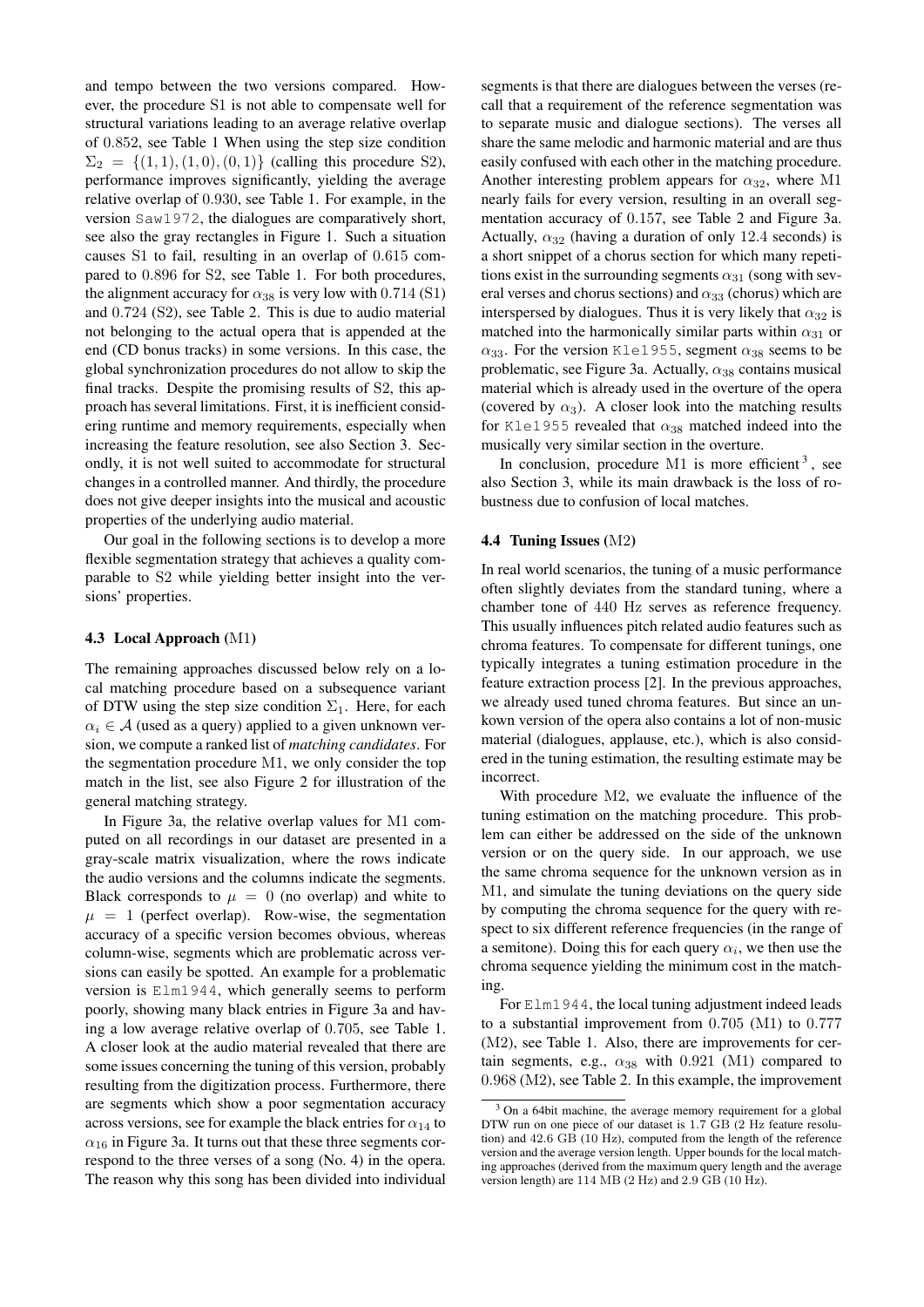| Version        | #O | dur.    | S1    | S <sub>2</sub> | M1    | M <sub>2</sub> | M <sub>3</sub> | M4    |
|----------------|----|---------|-------|----------------|-------|----------------|----------------|-------|
| Ack1951        | 19 | 6904.81 | 0.596 | 0.811          | 0.808 | 0.851          | 0.850          | 0.853 |
| Boe1972        | 30 | 7771.77 | 0.784 | 0.931          | 0.889 | 0.865          | 0.962          | 0.962 |
| <b>Bru1957</b> | 24 | 7439.33 | 0.906 | 0.933          | 0.927 | 0.905          | 0.923          | 0.966 |
| Dav1990        | 30 | 8197.88 | 0.972 | 0.984          | 0.926 | 0.926          | 0.950          | 0.961 |
| Elm1944        | 19 | 7081.52 | 0.698 | 0.827          | 0.705 | 0.777          | 0.806          | 0.865 |
| Fur1954        | 34 | 9121.69 | 0.923 | 0.936          | 0.866 | 0.861          | 0.938          | 0.949 |
| Gui1957        | 18 | 6911.30 | 0.908 | 0.937          | 0.801 | 0.851          | 0.860          | 0.886 |
| Har1995        | 17 | 8044.99 | 0.974 | 0.981          | 0.944 | 0.943          | 0.965          | 0.973 |
| Hau1985        | 17 | 8245.23 | 0.955 | 0.957          | 0.935 | 0.933          | 0.932          | 0.943 |
| Heg1969        | 25 | 7436.75 | 0.896 | 0.958          | 0.913 | 0.895          | 0.943          | 0.946 |
| Jan1994        | 30 | 7843.21 | 0.881 | 0.987          | 0.916 | 0.917          | 0.964          | 0.976 |
| Joc1960        | 26 | 7178.21 | 0.922 | 0.948          | 0.887 | 0.911          | 0.968          | 0.967 |
| <b>Kei1958</b> | 32 | 8043.00 | 0.886 | 0.965          | 0.904 | 0.902          | 0.976          | 0.975 |
| Kle1973        | 29 | 7763.00 | 1.000 | 0.996          | 0.989 | 0.990          | 0.990          | 0.990 |
| Kle1955        | 41 | 7459.35 | 0.776 | 0.873          | 0.849 | 0.876          | 0.980          | 0.980 |
| Kub1979        | 23 | 8044.65 | 0.959 | 0.985          | 0.927 | 0.929          | 0.953          | 0.974 |
| Leo1972        | 19 | 7726.17 | 0.861 | 0.926          | 0.905 | 0.900          | 0.875          | 0.896 |
| Mat1967        | 17 | 8309.35 | 0.984 | 0.983          | 0.874 | 0.876          | 0.948          | 0.965 |
| Mue1950        | 35 | 7559.97 | 0.814 | 0.881          | 0.825 | 0.824          | 0.885          | 0.895 |
| Or11946        | 32 | 7368.58 | 0.559 | 0.807          | 0.853 | 0.854          | 0.852          | 0.883 |
| Pen1998        | 26 | 7768.00 | 0.866 | 0.904          | 0.890 | 0.891          | 0.968          | 0.977 |
| Saw1972        | 29 | 6871.02 | 0.615 | 0.896          | 0.893 | 0.894          | 0.968          | 0.974 |
| Wei2001        | 38 | 7220.13 | 0.859 | 0.974          | 0.915 | 0.916          | 0.965          | 0.975 |
| Ø              | 26 | 7665.65 | 0.852 | 0.930          | 0.884 | 0.891          | 0.931          | 0.945 |

Table 1. Relative overlap values averaged over segments for different versions and different procedures. The first column indicates the version, the second (#O) the number of segments on the original sound carrier, and the third column  $dur.$ ) the overall duration in seconds of the recording. S1, S2, M1, M2 M3, and M4 denote the respective segmentation procedures.



Figure 3. Matrix visualization of relative overlap values, where the versions correspond to rows and the segments to columns. (a):  $P = M1$ .  $(b)$ : P = M4.

mainly comes from the version Kle1955, where  $\alpha_{38}$  is now matched onto the correct position.

#### 4.5 Global Constraints (M3)

As mentioned in Section 4.3, the local matching procedure can easily confuse musically similar parts. Also, the computed segments obtained by individual matches may not be disjoint. In the procedure M3, we impose additional global constraints on the overall segmentation to cope with these two problems.

| $\alpha_i$     | No.                     | occ.            | dur.   | $\overline{S1}$ | S <sub>2</sub> | M1    | M <sub>2</sub> | M <sub>3</sub> | $\overline{M4}$ |
|----------------|-------------------------|-----------------|--------|-----------------|----------------|-------|----------------|----------------|-----------------|
| 1              | $\overline{0}$          | $\overline{23}$ | 216.5  | 0.995           | 0.994          | 0.968 | 0.975          | 0.975          | 0.975           |
| $\overline{c}$ | $\overline{0}$          | 23              | 283.3  | 0.996           | 0.995          | 0.977 | 0.976          | 0.976          | 0.976           |
| 3              | $\overline{0}$          | 23              | 081.4  | 0.962           | 0.972          | 0.881 | 0.918          | 0.918          | 0.918           |
| $\overline{4}$ | $\mathbf{1}$            | 23              | 069.9  | 0.888           | 0.927          | 0.900 | 0.937          | 0.937          | 0.937           |
| 5              | $\mathbf{1}$            | 22              | 070.9  | 0.808           | 0.938          | 0.753 | 0.747          | 0.747          | 0.930           |
| 6              | $\mathbf{1}$            | 23              | 138.4  | 0.826           | 0.986          | 0.969 | 0.970          | 0.952          | 0.952           |
| $\overline{7}$ | $\overline{c}$          | 23              | 122.9  | 0.854           | 0.983          | 0.930 | 0.932          | 0.932          | 0.932           |
| 8              | $\overline{c}$          | 23              | 152.4  | 0.959           | 0.992          | 0.977 | 0.977          | 0.977          | 0.977           |
| 9              | $\overline{c}$          | 23              | 139.8  | 0.987           | 0.987          | 0.986 | 0.988          | 0.970          | 0.977           |
| 10             | 3                       | 22              | 073.1  | 0.930           | 0.945          | 0.775 | 0.772          | 0.772          | 0.842           |
| 11             | 3                       | 23              | 230.3  | 0.989           | 0.992          | 0.985 | 0.985          | 0.985          | 0.985           |
| 12             | $\overline{\mathbf{3}}$ | 23              | 074.6  | 0.990           | 0.993          | 0.964 | 0.967          | 0.967          | 0.967           |
| 13             | $\overline{\mathbf{3}}$ | 23              | 092.1  | 0.939           | 0.982          | 0.979 | 0.976          | 0.976          | 0.976           |
| 14             | $\overline{4}$          | 23              | 034.6  | 0.749           | 0.876          | 0.617 | 0.735          | 0.904          | 0.904           |
| 15             | $\overline{4}$          | 23              | 029.3  | 0.635           | 0.798          | 0.496 | 0.524          | 0.838          | 0.838           |
| 16             | $\overline{\mathbf{4}}$ | 20              | 026.4  | 0.550           | 0.692          | 0.519 | 0.479          | 0.789          | 0.789           |
| 17             | 5                       | 23              | 186.0  | 0.979           | 0.985          | 0.930 | 0.930          | 0.930          | 0.930           |
| 18             | 6                       | 23              | 287.8  | 0.984           | 0.994          | 0.987 | 0.989          | 0.989          | 0.989           |
| 19             | 7                       | 23              | 223.9  | 0.963           | 0.972          | 0.992 | 0.992          | 0.992          | 0.992           |
| 20             | 8                       | 23              | 499.4  | 0.989           | 0.997          | 0.995 | 0.994          | 0.994          | 0.994           |
| 21             | 9                       | 23              | 258.6  | 0.979           | 0.992          | 0.945 | 0.988          | 0.988          | 0.988           |
| 22             | 9                       | 23              | 137.6  | 0.971           | 0.978          | 0.985 | 0.980          | 0.980          | 0.980           |
| 23             | 10                      | 22              | 337.3  | 0.944           | 0.951          | 0.944 | 0.943          | 0.987          | 0.987           |
| 24             | 10                      | 23              | 301.9  | 0.977           | 0.986          | 0.989 | 0.988          | 0.981          | 0.981           |
| 25             | 10                      | 23              | 243.8  | 0.910           | 0.986          | 0.933 | 0.932          | 0.924          | 0.924           |
| 26             | 10                      | 23              | 059.7  | 0.740           | 0.889          | 0.908 | 0.847          | 0.883          | 0.883           |
| 27             | 11                      | 19              | 104.5  | 0.631           | 0.725          | 0.807 | 0.807          | 0.938          | 0.938           |
| 28             | 12                      | 23              | 356.9  | 0.882           | 0.988          | 0.982 | 0.982          | 0.982          | 0.982           |
| 29             | 13                      | 22              | 161.5  | 0.794           | 0.940          | 0.943 | 0.943          | 0.986          | 0.986           |
| 30             | 13                      | 22              | 208.8  | 0.814           | 0.951          | 0.945 | 0.944          | 0.984          | 0.987           |
| 31             | 14                      | 23              | 168.4  | 0.729           | 0.923          | 0.796 | 0.790          | 0.796          | 0.917           |
| 32             | 14                      | 19              | 012.4  | 0.439           | 0.643          | 0.157 | 0.198          | 0.698          | 0.735           |
| 33             | 14                      | 22              | 057.7  | 0.714           | 0.846          | 0.864 | 0.869          | 0.827          | 0.913           |
| 34             | 15                      | 23              | 147.2  | 0.745           | 0.946          | 0.938 | 0.937          | 0.980          | 0.980           |
| 35             | 16                      | 23              | 303.6  | 0.827           | 0.996          | 0.990 | 0.989          | 0.989          | 0.989           |
| 36             | 16                      | 23              | 503.2  | 0.812           | 0.965          | 0.994 | 0.994          | 0.994          | 0.994           |
| 37             | 16                      | 23              | 241.2  | 0.781           | 0.894          | 0.987 | 0.987          | 0.987          | 0.987           |
| 38             | 16                      | 23              | 068.2  | 0.714           | 0.724          | 0.921 | 0.968          | 0.968          | 0.968           |
| ø              |                         | 22.5            | 176.47 | 0.852           | 0.930          | 0.884 | 0.891          | 0.931          | 0.945           |
|                |                         |                 |        |                 |                |       |                |                |                 |

Table 2. Relative overlap values averaged over versions for different segments and different procedures. The first column  $(\alpha_i)$  indicates the reference segment, the second column (No.) the musical number within the opera, the third column (occ.) the number of occurrences of  $\alpha_i$  in the 23 versions of the dataset, and the fourth column  $(dur.)$  refers to the duration in seconds of  $\alpha_i$ . S1, S2, M1, M2 M3, and M4 denote the respective segmentation procedures.

When using  $\alpha_i$  as query, we now consider the entire ranked list of matches (instead of only using the top match as in M1 and M2). From each list we choose the best candidate so that the following global constraints are satisfied:

- i) *Disjointness condition*:  $P(\alpha_i) \cap P(\alpha_j) = \emptyset$
- ii) *Temporal monotonicity*:  $\alpha_i \prec \alpha_j \Rightarrow P(\alpha_i) \prec P(\alpha_j)$ .

Here, we define the partial order  $\prec$  on the set of segments by  $\alpha_1 = [s_1 : t_1] \prec \alpha_2 = [s_2 : t_2] \Rightarrow t_1 < s_2$ . An optimal selection of matches from the ranked lists satisfying these global constraints can be computed using dynamic programming (similar to DTW). Howevever, note that in this case the dynamic programming is performed on the coarse segment level and not on the much finer frame level as in the case of global synchronization.

Applying this strategy does indeed improve the overall matching accuracy, on a version level as well as for individual segments, see Table 1 and Table 2. For example, for the segments  $\alpha_{14}/\alpha_{15}/\alpha_{16}$ , the results improve from 0.735/0.524/0.479 for M2 to 0.904/0.838/0.789 for M3. Also, the results for  $\alpha_{32}$  improve from 0.198 (M2) to 0.698 (M3).

Another interesting example is the relative overlap of 0.938 for  $\alpha_{27}$ . This segment is actually missing in four